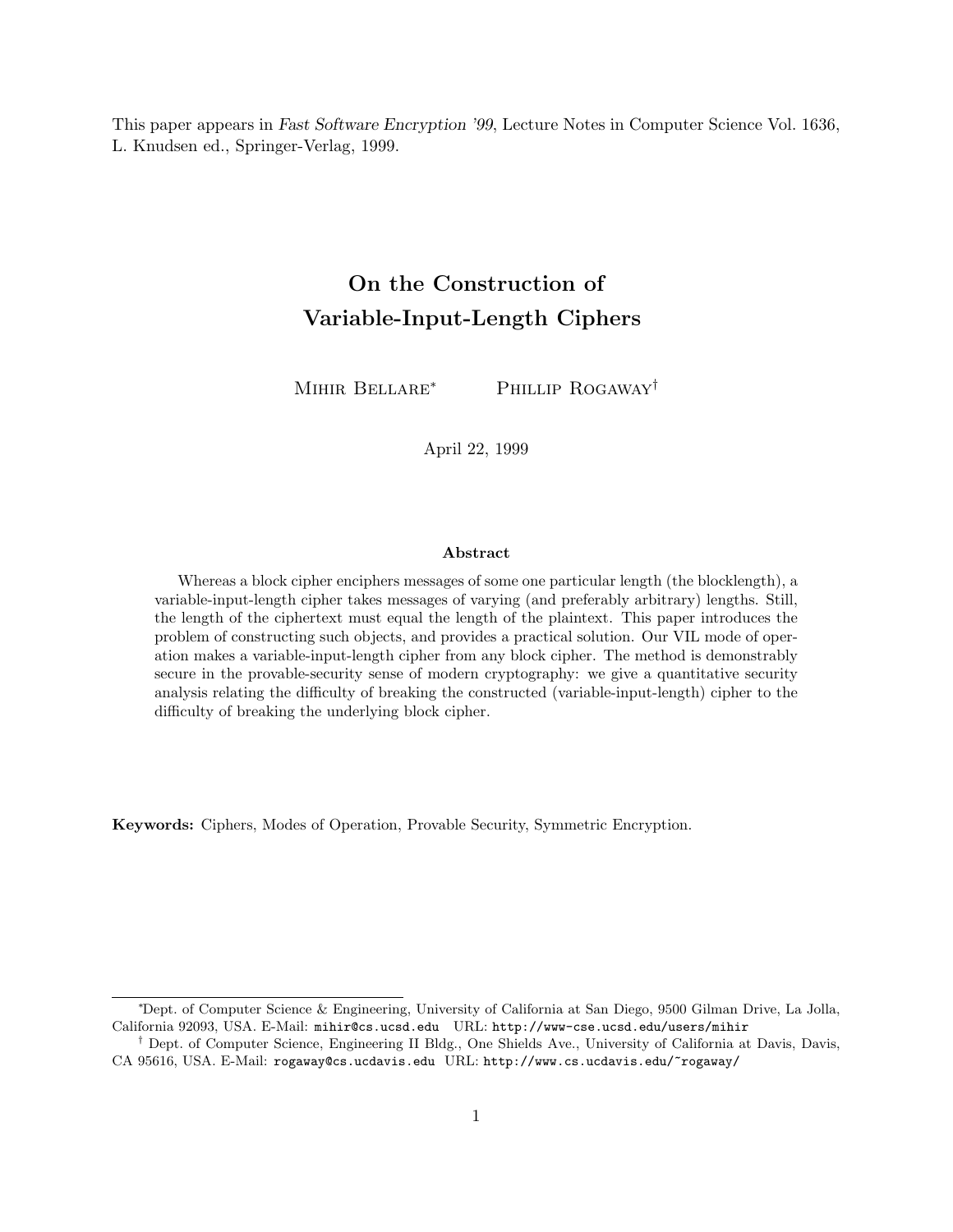# 1 Introduction

This paper introduces the question of how to construct ciphers which operate on messages of varying lengths. Such a cipher, F, maps a key K and a plaintext M in  $\{0,1\}^*$  (or M in some other set containing strings of various lengths) into a ciphertext  $C = F_K(M)$  having the same length as M. Note that the length of  $M$  is not restricted to some fixed blocklength  $n$ , or even to some multiple of a blocklength. At the same time, being a cipher,  $F_K$  is a length-preserving permutation for which possession of K enables the efficient computation of both  $F_K$  and  $F_K^{-1}$ .

The ciphers we construct have a strong security property: we want that no efficient adversary can distinguish an oracle for  $F_K(\cdot)$ , for a random and secret K, from an oracle for a random length-preserving permutation  $\pi(\cdot)$  (having the same domain as  $F_K$ ). This is the (now customary) requirement for a block cipher (security in the sense of being a "pseudorandom permutation," or "PRP") originally suggested in [10, 4], and so it is the property we want for any variable-inputlength cipher as well.

One could try to construct a variable-input-length cipher from scratch, in the confusion/diffusion tradition. But that approach is specialized and error-prone. Instead, we provide constructions which assume one already has in hand some underlying block cipher. We give a "mode of operation"-VIL mode (for "variable-input-length enciphering") which enciphers strings of arbitrary length (but at least n) using an *n*-bit block cipher.

We prove the soundness of VIL mode in the provable-security sense of modern cryptography: if the underlying block cipher is secure then so is the variable-input-length cipher we construct from it. VIL is actually more than one particular mode of operation; it is an approach for making a variable-input-length cipher that can be realized in many different ways.

Why variable-input-length ciphers? The obvious use of variable-input-length ciphers is to encrypt (ie, provide privacy protection) without any increase in message length. Suppose we'll be encrypting messages  $M_1, M_2, \cdots$  where the lengths of these message may vary. We want to create ciphertexts  $C_1, C_2, \cdots$  where  $|C_i| = |M_i|$  and where ciphertext  $C_i$  hides everything about  $M_i$  (with respect to efficient computation) except for the length of  $M_i$  and which earlier plaintext, if any, equals  $M_i$ .

It is important to understand that the last sentence embodies a weaker notion of privacy than the customary one—semantic security, and its equivalent formulations [7, 3]. A semantically secure encryption computationally hides all information about  $M_i$  except for  $|M_i|$ —in particular, one does not allow to be leaked which earlier plaintext (if any) a given ciphertext corresponds to. But you pay a price for this added security—semantically secure encryption cannot possibly be length preserving. Thus length-preserving "encryption" (enciphering) embodies a tradeoff: shorter ciphertexts at the cost of an inferior security guarantee (and slower encryption/decryption).

Is this tradeoff a good one? If you don't know anything about how the encryption will be used, then we'd have to say no. But there are applications when the tradeoff is a good one. Let us give an example.

In networking applications a "packet format" may have been defined, this packet format having various fields, none of which were intended for cryptographic purposes. Now suppose a need arises to add in privacy features but, at the same time, it is no longer desirable (or feasible) to adjust the packet format. It cannot be lengthened by even one bit. Enciphering with a variable-input-length cipher leaves the packet size alone, and it leaves packets looking identical (after deciphering) to the way they looked before. This contributes to ease-of-acceptance, an easier migration path, and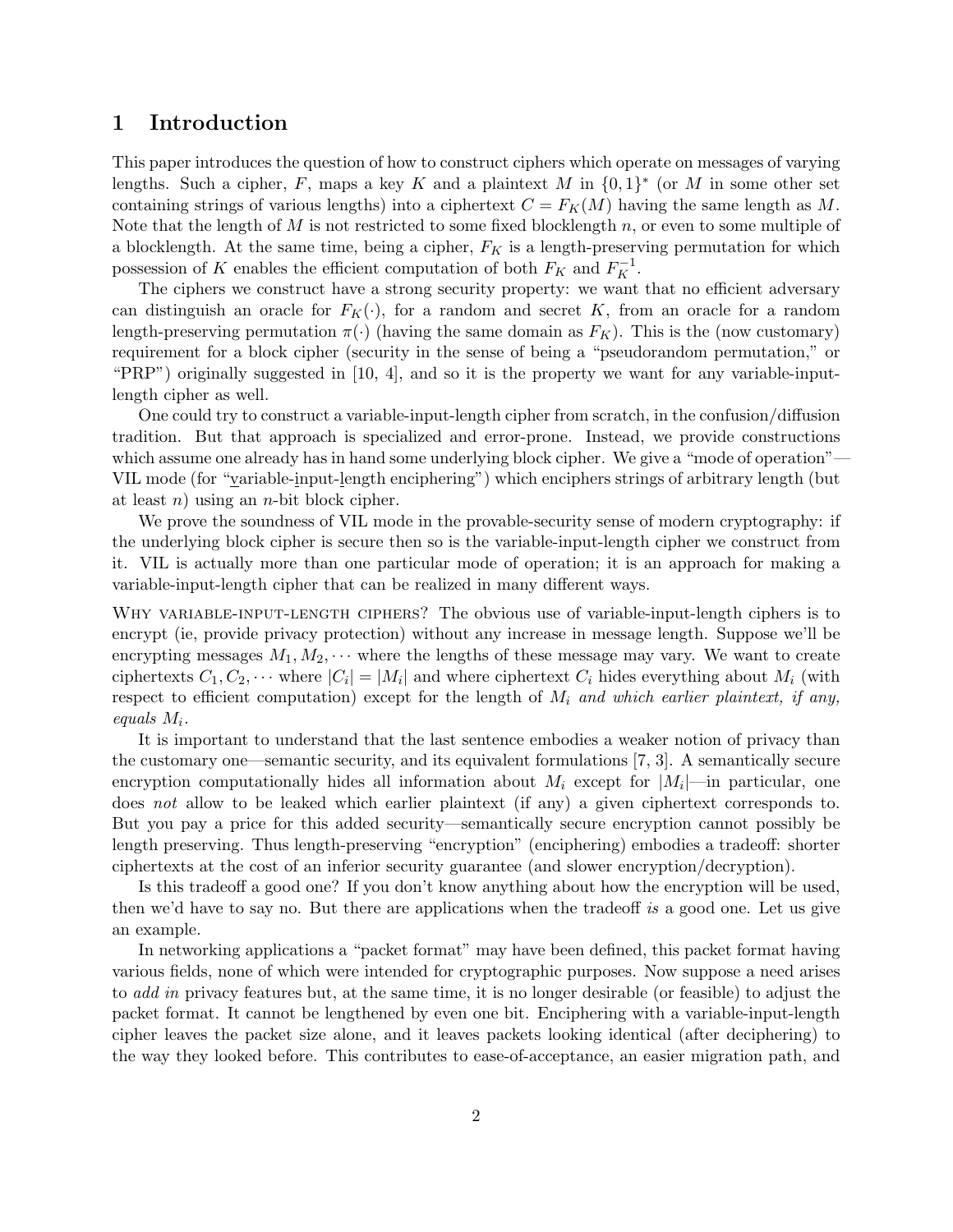better code-reuse. These factors may outweigh the security consideration that we will be leaking which packets of a session are identical to which earlier ones.

As a second example, we may have a priori reason to believe that all the plaintexts  $M_1, M_2, \cdots$ will be distinct. For example, each message may be known to contain a sequence number. In such a case the additional piece of information that secure encipherment leaks amounts to no information at all, and so here enciphering provides a way to achieve semantic security in a way that is both length-minimal and oblivious to the formatting conventions of each message (eg, where the sequence number appears in each message). This obliviousness contributes to the making of robust software; when message formats change the cryptography need not be adjusted. With typical length-minimal approaches this would not have been true.

Variable-input-length ciphers may prove to be useful tools for protocol design. As an example, Rivest put forward the idea of "strongly non-separable encryption" [23], wherein an adversary with a ciphertext C who guesses an encryption key K should have to invest  $\Omega(|C|)$  time before obtaining information useful to verify if  $C$  was enciphered under  $K$ . Variable-input-length enciphering provides a simple way to provably achieve Rivest's goal.

THE DIFFICULTY. It is not so clear how to construct a secure variable-input-length cipher from a block cipher. We are making a stringent security requirement: we expect our ciphers to approximate a family of random permutations. In addition, we want them to be length-preserving permutations. This eliminates any hope of using conventional modes of operation. Consider, for example, using DES in CBC mode with a zero initialization vector (IV). For simplicity, assume the message length is a multiple of the blocklength.<sup>1</sup> This does not give a cipher that approximates a family of random permutation: if two plaintexts agree on blocks  $1, \ldots, i$  then their ciphertexts agree on blocks  $1, \ldots, i$ , which is almost never true of a random permutation. To get around this one might try to make the IV some sort of hash of the message—but then how could one get a length-preserving construction?

Our method. We suggest simple and efficient ways for making variable-input-length ciphers from block ciphers. Our VIL mode of operation makes two passes over the message. In our preferred instantiation, the first pass computes some sort of CBC MAC over the message  $M$ , while the second pass encrypts M (in counter mode, for example) using the pass-one MAC as the IV. However, one cannot take the ciphertext  $C$  for  $M$  to be the pass-two ciphertext (including the IV), since this would be too long. Instead, we exploit a certain feature of the CBC MAC, which we call its "parsimoniousness." This enables us to drop one block from the pass-two ciphertext and *still* be able to recover the plaintext. (This is the main idea of our construction.) There are some technical matters that complicate things; see Section 2 and Figure 1.

Our approach can be instantiated in many further ways; it actually encompasses many modes of operation. We describe VIL mode in terms of two specialized-tools: what we call a "parsimonious" pseudorandom function (PRF) and a "parsimonious" encryption scheme. Both of these tools can be constructed from block ciphers, and we show a few ways to do this. Thinking of VIL mode in these general terms not only provides versatility in instantiation, but, equally important, our proof of correctness is made much simpler by the added generality: what is irrelevant is out of sight, and what is relevant can be singled out and separately proved, in part by invoking known results [4, 21, 3].

 $1<sup>1</sup>$ The difficult issue is not in dealing with messages of length not a multiple of the blocklength; there are well-known methods for dealing with this, like stream-cipher encrypting the short block and ciphertext stealing. See [13, Chapter 2] for a description of these techniques.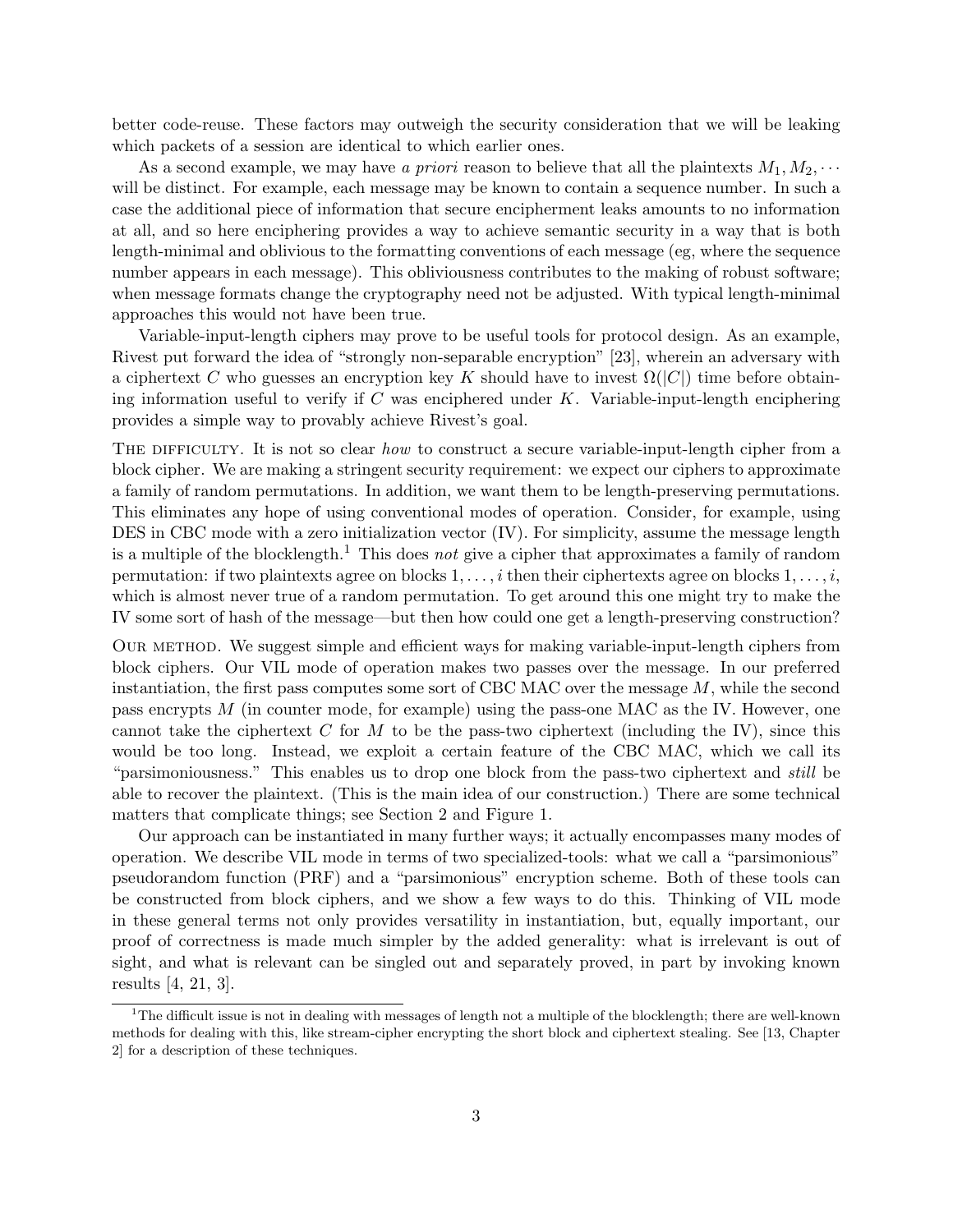RELATED WORK. There is a quite a lot of work on constructing block ciphers of one blocklength given block ciphers of another blocklength. Luby and Rackoff [10] consider the question of how to turn an *n*-bit to *n*-bit pseudorandom function (PRF) into a 2*n*-bit to 2*n*-bit block cipher. They show that three rounds of the Feistel construction suffices for this purpose, and that four rounds suffice to obtain a "super" PRP from a PRF. The paper has spawned much work, with [12, 22, 19, 20, 25] to name a few.

Naor and Reingold [15] provide a construction which extends a block cipher on n-bits to a block cipher on  $N = 2ni$  bits, for any desired  $i \geq 1$ . A variation on their construction yields a cipher on  $N = ni$  bits for any  $i \ge 1$  [18]. It is unclear how to use these constructions for arbitrary N (meaning not necessarily a multiple of  $n$ ) and across assorted input lengths.

Lucks [11] generalizes Luby-Rackoff to consider a three round unbalanced Feistel network, using hash functions for round functions. This yields a block cipher on any given length N by starting with a PRF of r bits to  $\ell$  bits and another of  $\ell$  bits to r bits where  $r + \ell = N$ . Of course this requires the availability of the latter primitives for given values of  $r, \ell$ .

Anderson and Biham [1] provide two constructions for a block cipher (BEAR and LION) which use a hash function and a stream cipher. This too is an unbalanced Feistel network.

Some ciphers which are intended to operate on blocks of various lengths have been constructed from scratch. The CMEA (attacked by [24]) is an example.

A "forward-then-backwards" mode of operation is described in [8], under the names "Triple-DES Key Wrap" and "RC2 Key Wrap." While not length-preserving, a length-preserving variant is possible, and it might be a good cipher across messages of assorted lengths. See Section 5 for further discussion.

We have already mentioned Rivest's "strongly non-separable" encryption [23] and that variableinput-length enciphering provides one mechanism to achieve that goal.

The VIL mode of operation was invented in 1994 when the authors were at IBM [2]. No security analysis was provided at that time.

# 2 VIL Mode Example

In this section we describe one particular instantiation of VIL mode enciphering. For concreteness, let us start from DES, a map DES :  $\{0,1\}^{56} \times \{0,1\}^n \rightarrow \{0,1\}^n$  where  $n = 64$ . Using this map we construct the function  $F: \{0,1\}^{56\times3}\times\{0,1\}^{\geq64} \to \{0,1\}^{\geq64}$  for enciphering strings of length at least 64. (Extending to messages of length less than 64 will be discussed later.) Given a key  $K = K1 \parallel K2 \parallel K3$ , partitioned into three 56-bit pieces, and given a plaintext  $M \in \{0,1\}^{\geq 64}$ , form the ciphertext  $C = F_K(M)$  as depicted in Figure 1 and as specified here: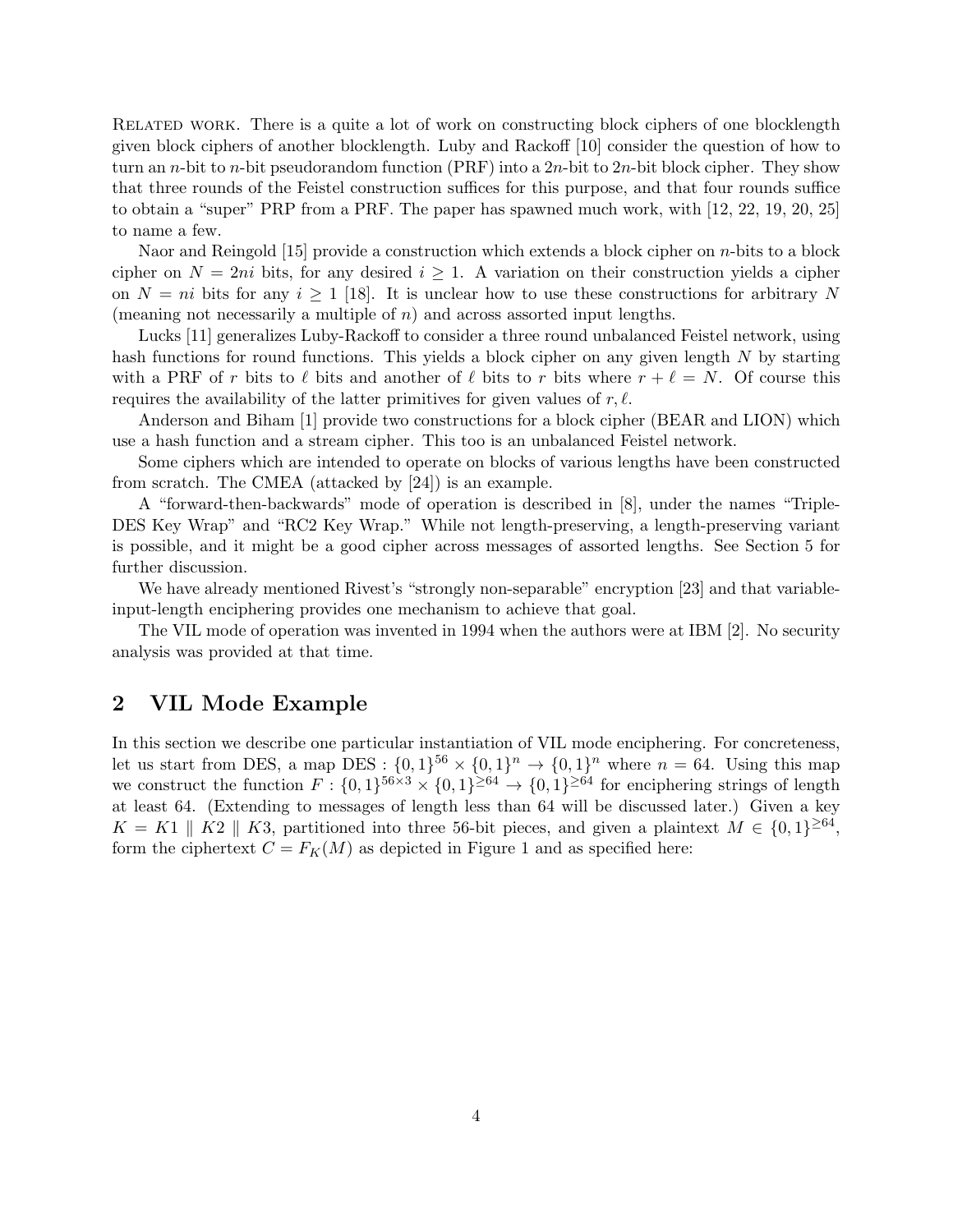### Algorithm  $F_{K1 \parallel K2 \parallel K3} \left( M \right)$

- (1) Let  $M_{\text{prefix}}$  be the first  $|M|-n$  bits of M. Let  $M_{\text{suffix}}$  be the remaining bits.
- (2) Let pad be a "1" followed by the minimum number of "0" bits such that  $|M| + |pad|$  is divisible by 64.
- (3) Partition  $M_{\text{prefix}}$  || pad ||  $M_{\text{suffix}}$  into 64-bit blocks  $M_1 \cdots M_m$ .
- (4) Let  $C_0 = 0^n$ , and let  $C_i = \text{DES}_{K1}(C_{i-1} \oplus M_i)$  for all  $1 \leq i \leq m$ .
- (5) Let  $\sigma = \text{DES}_{K2}(C_m)$ .
- (6) Let P be the first  $|M| n$  bits of

 $DES_{K3}(\sigma) \parallel DES_{K3}(\sigma+1) \parallel DES_{K3}(\sigma+2)\cdots$ .

- (7) Let  $C_{\text{prefix}} = P \oplus M_{\text{prefix}}$ .
- (8) Return ciphertext  $C = \sigma \parallel C_{\text{prefix}}$ .

The computation of C can be looked at as having two stages. In the first stage (Steps  $1-5$ ) we compute  $\sigma$ , which is some sort of CBC-MAC of M under the key K1 || K2. In the second stage (Steps 6–7) we encrypt M, except for M's last 64 bits, under key K3. We use counter-mode encryption with an initialization vector of  $\sigma$ . The ciphertext is the MAC  $\sigma$  together with the encrypted prefix of M.

The MAC  $\sigma$  is not computed by the "basic" CBC-MAC, but some variant of it. Our constraints preclude using the CBC-MAC in its customary form. First we need to be able to properly handle messages of arbitrary length (the basic CBC-MAC is only secure on messages of some fixed length, this length being a multiple of the blocklength). But in addressing this issue we must ensure that given  $\sigma$  and an  $|M| - 64$  bit prefix of M, we are able to reconstruct the last 64 bits of M. That this can be done can be seen in the following algorithm for computing  $F_{K_1}^{-1}$  $K_1 \| K_2 \| K_3(C)$ . As before,  $C \in \{0,1\}^{\geq 64}$  and  $K1, K2, K3 \in \{0,1\}^{56}$ . The existence of the following algorithm demonstrates that  $F$  is indeed a cipher.

Algorithm  $F_{K1}^{-1}$  $\frac{K-1}{K1\parallel K2\parallel K3} \left(C\right)$ 

- (1) Let  $\sigma$  be the first 64 bits of C. Let  $C_{\text{prefix}}$  be the remaining bits.
- (2) Let P be the first  $|C_{\text{prefix}}|$  bits of

$$
DES_{K3}(\sigma) \parallel DES_{K3}(\sigma+1) \parallel DES_{K3}(\sigma+2)\cdots
$$

- (3) Let  $M_{\text{prefix}} = P \oplus C_{\text{prefix}}$ .
- (4) Let pad be a "1" followed by the minimum number of "0" bits such that  $|M_{\text{prefix}}| + |pad|$  is divisible by 64.
- (5) Partition  $M_{\text{prefix}}$  | pad into 64-bit blocks  $M_1 \cdots M_{m-1}$ .
- (6) Let  $C_0 = 0^n$ , and let  $C_i = \text{DES}_{K1}(C_{i-1} \oplus M_i)$  for all  $1 \le i \le m-1$ .
- (7) Let  $M_m = \text{DES}_{K1}^{-1}(\text{DES}_{K2}^{-1}(\sigma))) \oplus C_{m-1}.$
- (8) Return  $M = M_{\text{prefix}} || M_m$ .

The interesting step is Step 7, where one exploits the structure of (this version of) the CBC-MAC to compute the last block of plaintext.

We remark that standard methods, like setting  $Ki = DES_K(i)[1..56]$ , would allow  $K1$ ,  $K2$  and K3 to be derived from a single 56-bit key, in which case F would be a map  $F: \{0,1\}^{56} \times \{0,1\}^{\geq 64} \to$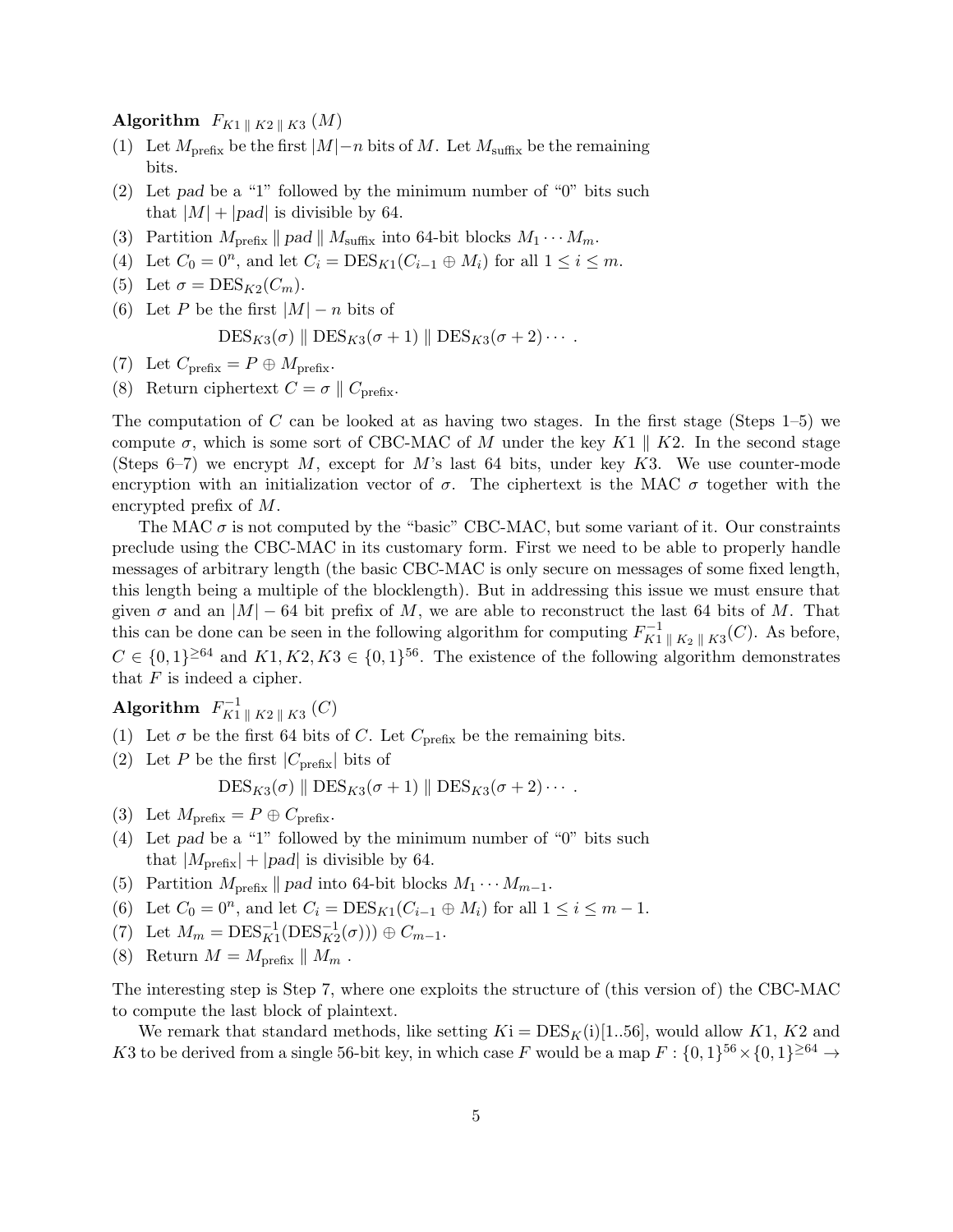Figure 1: An example way to realize VIL-mode encipherment. Here we use the block cipher DES. In this example the message M to encipher is a few bits longer than  $64 \times 3$  bits. The underlying key is  $K = K1 \parallel K2 \parallel K3$ . The ciphertext is  $C = \sigma \parallel C_{\text{prefix}}$ .

## $\{0,1\}^{\geq 64}.$

We also remark that that the domain can be extended to all of  $\{0,1\}^*$  (that is, we can encipher strings of fewer than  $< 64$  bits) using methods which we will later discuss. However, these methods have not been proven secure with desirable security bounds.

It should be kept in mind that the above example is just one way to instantiate VIL-mode encipherment. Both stages (the computation of  $\sigma$  and the encryption of  $M_{\text{prefix}}$ ) can be accomplished in other ways. We now move towards these generalizations.

# 3 The General Approach

Towards the general description of VIL and its proof of correctness we now make some definitions.

PRELIMINARIES. A message space M is a nonempty subset of  $\{0,1\}^*$  for which  $M \in \mathcal{M}$  implies that  $M' \in \mathcal{M}$  for all M' of the same length of M. A *ciphertext space* (or range) C is a nonempty subset of  $\{0,1\}^*$ . A key space K is a nonempty set together with a probability measure on that set. A pseudorandom function (PRF) with key space  $K$ , message space M and range C is a set of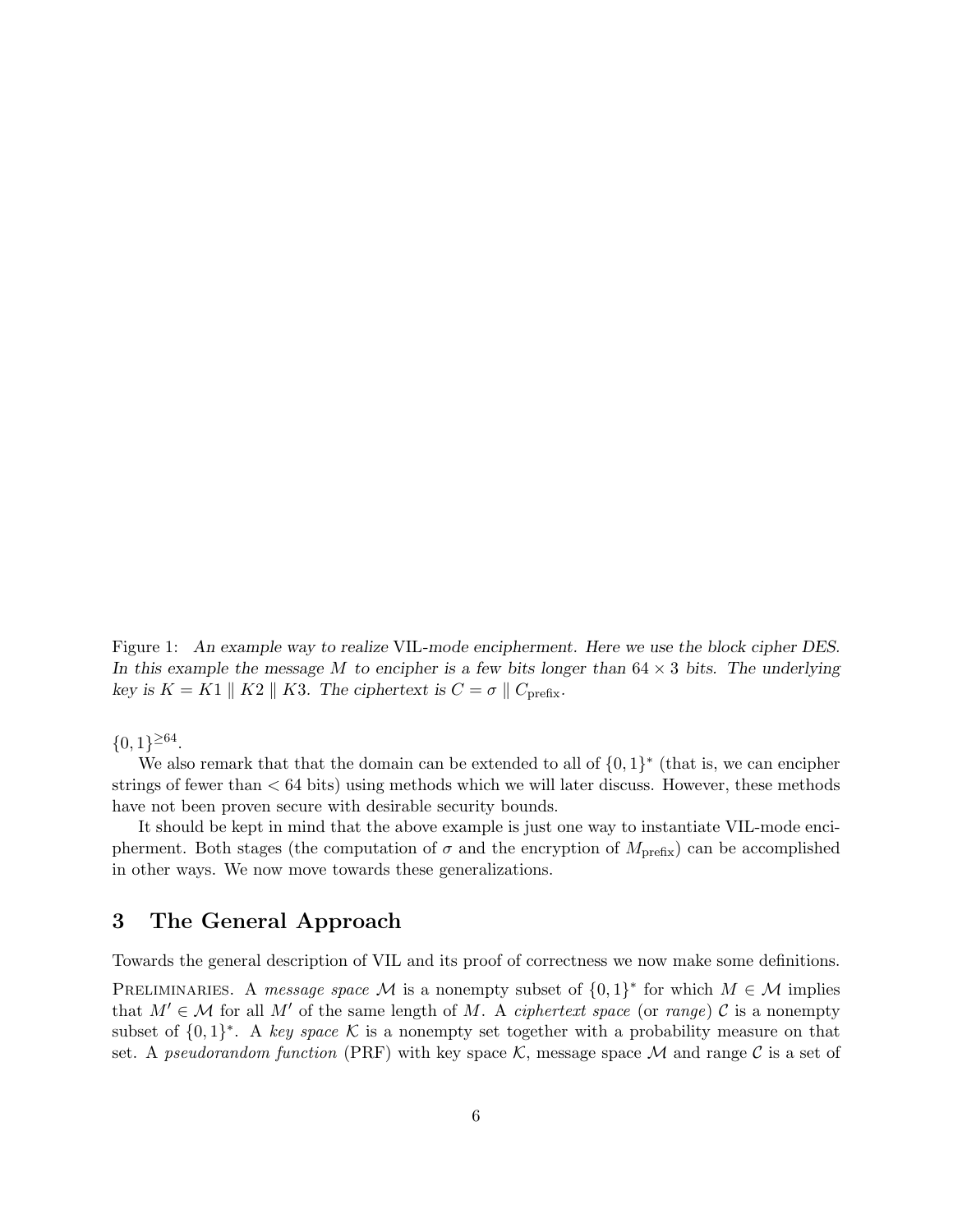functions  $F = \{F_K \mid K \in \mathcal{K}\}\$  where each  $F_K : \mathcal{M} \to \mathcal{C}\$ . We usually write  $F : \mathcal{K} \times \mathcal{M} \to \mathcal{C}\$ . We assume that  $|F_K(M)|$  depends only on |M|. A cipher is a PRF  $F : \mathcal{K} \times \mathcal{M} \to \mathcal{M}$  in which each  $F_K: \mathcal{M} \to \mathcal{M}$  is a bijection. A *block-cipher* is a cipher  $F: \mathcal{K} \times \{0,1\}^n \to \{0,1\}^n$ . The number n is called the blocklength.

Let M be a message space and let  $\ell : N \to N$  be a function. We define "reference" PRFs Rand( $M, \ell$ ) and Perm( $M$ ). A random function  $\rho \leftarrow \text{Rand}(M, \ell)$  is defined as follows: for each  $M \in \mathcal{M}$ , let  $\rho(M)$  is a random string in  $\{0,1\}^{\ell(|M|)}$ . A random function  $\pi \leftarrow \text{Perm}_{\mathcal{M}}$  is defined as follows: for each number i such that M contains strings of length i, let  $\pi_i$  be a random permutation on  $\{0,1\}^i$ , and define  $\pi(M) = \pi_i(M)$  where  $i = |M|$ .

We define security following [6], adapted to concrete security as in [4]. A *distinguisher* is a (possibly probabilistic) algorithm A with access to an oracle. Let A be a distinguisher and let  $F = \{F_K \mid K \in \mathcal{K}\}\$ be a PRF with key space  $\mathcal{K}$  and  $|F_K(M)| = \ell(|M|)$ . Then we let

$$
Adv_F^{\text{prf}}(A) = \Pr[K \leftarrow \mathcal{K} : A^{F_K(\cdot)} = 1] - \Pr[\rho \leftarrow \text{Rand}(\mathcal{M}, \ell) : A^{\rho(\cdot)} = 1] \text{ and } \text{Adv}_F^{\text{prp}}(A) = \Pr[K \leftarrow \mathcal{K} : A^{F_K(\cdot)} = 1] - \Pr[\pi \leftarrow \text{Perm}(\mathcal{M}) : A^{\pi(\cdot)} = 1].
$$

Define the functions  $\mathrm{Adv}_{F}^{\mathrm{prf}}(t,q,\mu) = \max_{A} \{\mathrm{Adv}_{F}^{\mathrm{prf}}(A)\}\$  and  $\mathrm{Adv}_{F}^{\mathrm{prp}}(t,q,\mu) = \max_{A} \{\mathrm{Adv}_{F}^{\mathrm{prp}}(A)\}$ where the maximum is over all adversaries which run in time at most  $t$  and ask at most  $q$  oracle queries, these queries totaling at most  $\mu$  bits. We omit the argument  $\mu$  when M contains strings of just one length. Time is always understood to include the space for the description of the distinguishing algorithm. Throughout, if the distinguisher inquires as to the value of oracle  $f$  at a point  $M \notin \mathcal{M}$  then the oracle responds with the distinguished point  $\perp$ . We assume there is a (simple) algorithm to decide membership in  $M$  and so we may assume adversaries do not make such queries.

PARSIMONIOUS PRF. Let  $G: \{0,1\}^k \times \mathcal{M} \to \{0,1\}^n$  be a PRF where M only includes strings of length at least n. Then G is said to be parsimonious if for all  $K \in \mathcal{K}$  and all  $M \in \mathcal{M}$ , the last n bits of M are uniquely determined by the remaining bits of M, the key K, and  $G_K(M)$ . In other words, with a parsimonious PRF G, if you know K and receive the n-bit value  $\sigma = G_K(M)$  then you don't need to receive all of M in order to know what it is: it is sufficient to get the  $|M| - n$ bit prefix of M,  $M_{\text{prefix}}$ : from that you can recover the n missing bits by applying some function Recover<sub>K</sub> $(M_{\text{prefix}}, \sigma)$  associated to the PRF.

EXAMPLES. The (basic) CBC-MAC is a parsimonious PRF. Assume a block cipher  $E : K \times$  $\{0,1\}^n \to \{0,1\}^n$ . Fix a constant  $m \geq 1$ . Consider the PRF  $G : \mathcal{K} \times \{0,1\}^{nm} \to \{0,1\}^n$  defined by  $G_K(M_1 \cdots M_m) = C_m$ , where  $C_0 = 0^n$  and  $C_i = E_K(M_i \oplus C_{i-1})$  for  $1 \le i \le m$ . To recover  $M_m$ from K,  $M_1 \cdots M_{m-1}$ , and  $\sigma = G_K(M_1 \cdots M_m)$ , compute  $C_0, C_1, \ldots, C_{m-1}$  by  $C_0 = 0^n$  and  $C_i =$  $E_K(C_{i-1}\oplus M_i)$  and then, since  $C_m = E_K(M_m \oplus C_{m-1})$ , recover  $M_m$  as  $M_m = E_K^{-1}(\sigma) \oplus C_{m-1}$ . Note that it is crucial that we use the "full" CBC MAC (that is, the MAC is all of  $C_m$ , not a proper prefix). In  $[4]$  it is shown that the CBC MAC is secure whenever E is, in the sense that  $\text{Adv}_{G}^{\text{prf}}(t,q) \leq \text{Adv}_{E}^{\text{prf}}(t',q') + 3q^2m^22^{-n-1}$  where  $t' \approx t$  and  $q' = qm$ .

The computation of  $\sigma$  in the algorithm of Section 2 builds on the idea described above. We extend the CBC-MAC variant analyzed in  $[21]$  to domain  $\{0,1\}^*$ , doing this in a way that retains parsimoniousness (padding the second-to-last block instead of the last one). This CBC-MAC variant is once again secure. Let  $G: \mathcal{K}^2 \times \{0,1\}^* \to \{0,1\}^n$  be the PRF obtained from the block cipher E by the method illustrated in Lines 1–5 in the description of Algorithm  $F_{K1 \parallel K2 \parallel K3}(M)$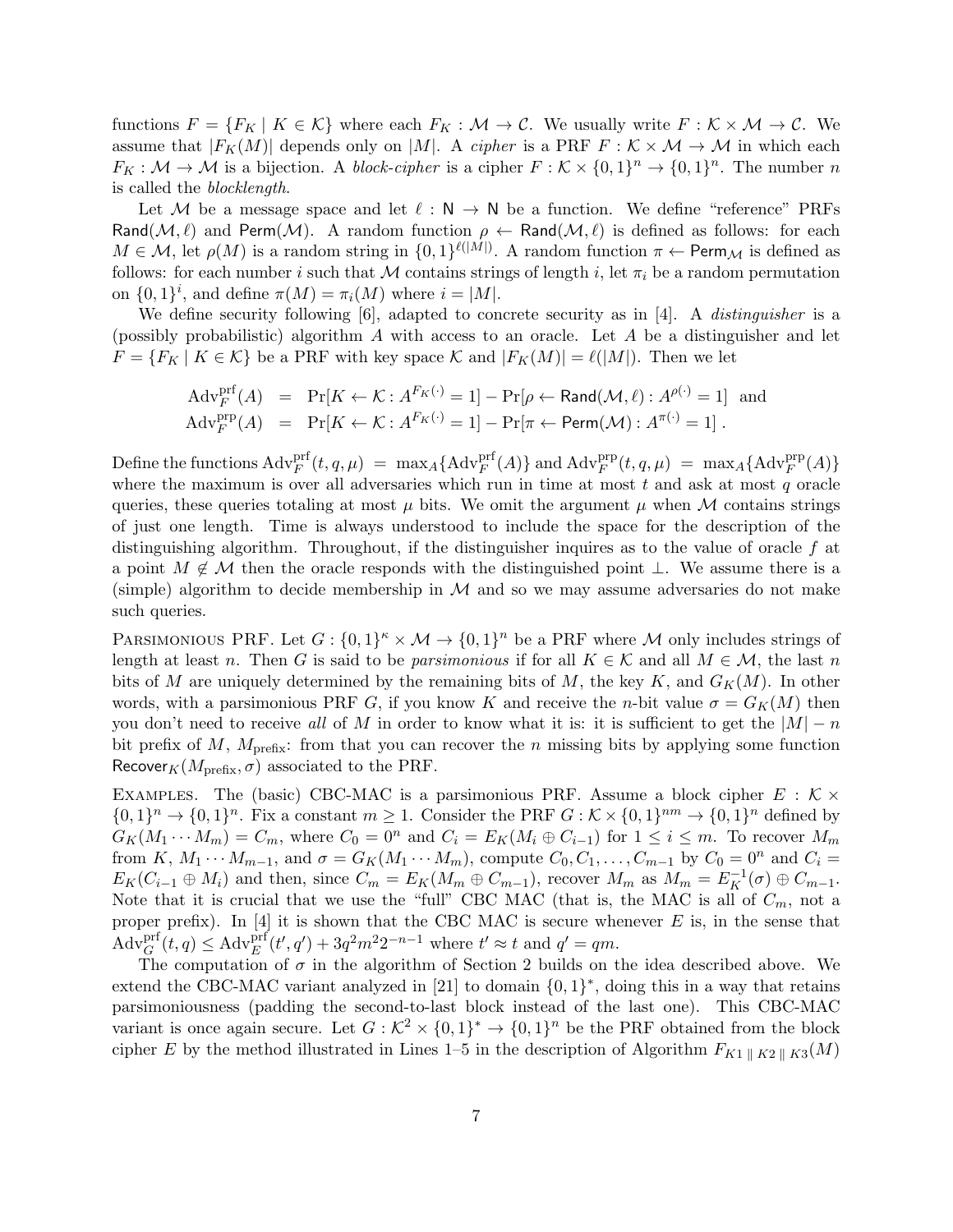in Section 2 (where we had  $E =$  DES). Then the results of [21] can be adapted to establish that that  $\mathrm{Adv}_{G}^{\mathrm{prf}}(t, q, \mu) \leq 2 \cdot \mathrm{Adv}_{E}^{\mathrm{prf}}(t', q') + (\mu/n + q)^{2}2^{-n} + 2^{-n}$  where  $t' \approx t$  and  $q' = \mu/n + q$ .

PARSIMONIOUS ENCRYPTION. A parsimonious encryption scheme is a triple of algorithms  $S =$  $(\mathcal{K}, \mathcal{E}, \mathcal{D})$ . Algorithm K returns a random element from the key space (which we likewise denote K). Encryption algorithm  $\mathcal{E}: \mathcal{K} \times \mathcal{M}$  takes a key  $K \in \mathcal{K}$  and  $M \in \mathcal{M}$ , chooses a random IV  $\leftarrow \{0,1\}^n$ , and then encrypts the message M into a ciphertext  $C = V \parallel C^*$ , where  $|C^*| = |M|$ . The process is denoted  $C \leftarrow \mathcal{E}_K(M)$ , or  $C \leftarrow \mathcal{E}_K(M; \text{ IV})$  when we regard IV as an explicitly given input to  $\mathcal{E}$ . The decryption algorithm has domain  $\mathcal{K} \times \{0,1\}^*$  and, given  $K \in \mathcal{K}$  and  $C \in \{0,1\}^*$ ,  $\mathcal{D}_K(C) = M$  whenever  $C = \mathcal{E}_K(M; W)$  for some  $M \in \mathcal{M}$  and  $IV \in \{0, 1\}^n$ .

We define security following [3]. The idea is that an adversary cannot distinguish the encryption of text from the encryption of an equal-length string of garbage. Let  $\mathsf{S} = (\mathcal{K}, \mathcal{E}, \mathcal{D})$  be a parsimonious encryption scheme and let A be a distinguisher. Then

$$
Adv_A^{\text{priv}}(\mathsf{S}) = \Pr\left[K \leftarrow \mathcal{K} : A^{\mathcal{E}_K(\cdot)} = 1\right] - \Pr\left[K \leftarrow \mathcal{K} : A^{\mathcal{E}_K\left(\$^{|\cdot|}\right)} = 1\right].
$$

In the first experiment the oracle, given  $M$ , returns a random encryption of  $M$  under  $K$ , while in the second experiment it returns a random encryption of a random string of length  $|M|$ . Define  $\text{Adv}_{\mathsf{S}}^{\text{priv}}(t, q, \mu)$  to be  $\max_A \{\text{Adv}_{\mathsf{S}}^{\text{priv}}(A)\}\$  where the maximum is over all adversaries who run in time at most t and ask at most q oracle queries, these totaling at most  $\mu$  bits.

Examples. Common methods of symmetric encryption using a block cipher are parsimonious. For example, CBC-mode encryption with a random IV is parsimonious. Its domain is  $\mathcal{M} = (\{0, 1\}^n)^+,$ where  $n$  is the blocklength of the underlying block cipher. The domain for CBC-mode encryption is easily enlarged to  $\mathcal{M} = \{0, 1\}^*$ ; for example, if the last "block"  $M_m$  of plaintext has length less than the blocklength *n* then encrypt it as  $C_m = E_K(C_{m-1})[1..|M_m|] \oplus M_m$ . Alternatively, counter-mode encryption (with a random initial counter) is parsimonious and has domain  $\{0,1\}^*$ . This was the choice for Stage 2 in our example scheme of Section 2. The security of CBC-mode and counter-mode encryption are established in [3].

VIL: GENERAL SCHEME. We are now ready to give the general description of VIL mode. Let  $\mathcal{M}'$  be a message space, let  $n \geq 1$  be a number, and let  $\mathcal{M} = \mathcal{M}'\{0, 1\}^n$  (strings *n*-bits longer than strings in M). Let  $G: \mathcal{K}_{\text{prf}} \times \mathcal{M} \to \{0,1\}^n$  be a parsimonious PRF, and let Recover :  $\mathcal{K}_{\text{enc}} \times \mathcal{M}' \times \{0,1\}^n \to$  $\{0,1\}^n$  be its associated recovery algorithm. Let  $S = (\mathcal{K}, \mathcal{E}, \mathcal{D})$  be a parsimonious encryption scheme in which  $\mathcal{E}: \mathcal{K}_{\text{enc}} \times \mathcal{M}' \to \mathcal{M}$ . Then we construct the cipher  $F = \text{VIL}[G, \mathsf{S}]$ , where  $F: \mathcal{K} \times \mathcal{M} \to \mathcal{M}$ , by setting  $K = \mathcal{K}_{\text{prf}} \times \mathcal{K}_{\text{enc}}$  and defining:

| Algorithm $F_{K_{\text{prf}} \parallel K_{\text{enc}}}(M)$                    | Algorithm $F_{K_{\text{prf}} \parallel K_{\text{enc}}}(C)$                       |
|-------------------------------------------------------------------------------|----------------------------------------------------------------------------------|
| $M_{\text{prefix}} = M [1.. M  - n]$                                          | $\sigma$ be the first <i>n</i> bits of $C$                                       |
| $\sigma = G_{K_{\text{prf}}}(M)$                                              | $M_{\text{prefix}} = \mathcal{D}_{K_{\text{enc}}}(C)$                            |
| $C_{\text{prefix}} = \mathcal{E}_{K_{\text{enc}}}(M_{\text{prefix}}; \sigma)$ | $M_{\text{suffix}} = \text{Recover}_{K_{\text{prf}}}(M_{\text{prefix}}, \sigma)$ |
| return $C = \sigma \parallel C_{\text{prefix}}$                               | return $M = M_{\text{prefix}} \parallel M_{\text{suffix}}$                       |

For a picture of the general scheme, see the Figure 2.

# 4 Analysis

The following theorem says that  $F$  as constructed above is a secure variable-input-length cipher, as long as both G and S are secure.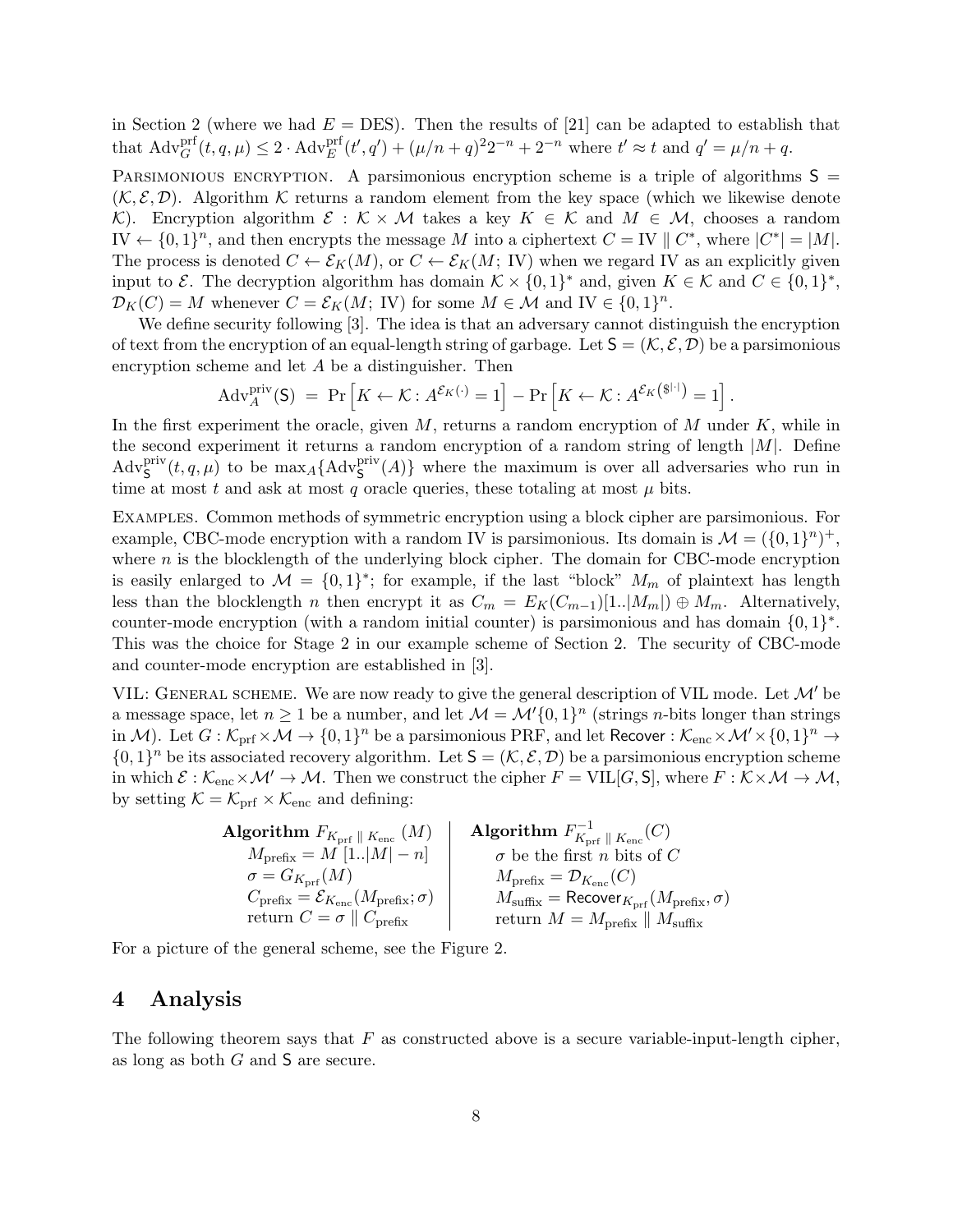Figure 2: A general description of VIL mode. The ciphertext is  $\sigma \parallel C_{\text{prefix}}$ . The value  $\sigma$  is the output of the PRF  $G$ , the IV to the encryption scheme, and the first n bits of ciphertext.

**Theorem 4.1** Let  $F = \text{VIL}[G, \mathsf{S}]$  be the cipher obtained from the parsimonious PRF  $G : \mathcal{K}_{\text{prf}} \times$  $\mathcal{M} \to \{0,1\}^n$  and the parsimonous encryption scheme  $\mathsf{S} = (\mathcal{K}, \mathcal{E}, \mathcal{D})$ . Then

$$
\mathrm{Adv}_{F}^{\mathrm{prp}}(t,q,\mu) \leq \mathrm{Adv}_{G}^{\mathrm{prf}}(t',q,\mu) + \mathrm{Adv}_{\mathsf{S}}^{\mathrm{priv}}(t',q,\mu) + \frac{q^2}{2^n} ,
$$

where  $t' = t + O(qn + \mu)$ .

PROOF. Let A be an adversary attacking F, and let t be its running time, q the number of queries it makes, and  $\mu$  the total length of all its queries put together. We assume without loss of generality that A never repeats an oracle query. This is important to some of the claims made below. We consider various probabilities related to running A under various different experiments:

$$
p_1 = \Pr[K \leftarrow \mathcal{K} : A^{F_K(\cdot)} = 1]
$$
  
\n
$$
p_2 = \Pr[K_{\text{enc}} \leftarrow \mathcal{K}_{\text{enc}} : g \leftarrow \text{Rand}(\mathcal{M}, n) : A^{\mathcal{E}_{K_{\text{enc}}}((\cdot)_{\text{prefix}}; g(\cdot))} = 1]
$$
  
\n
$$
p_3 = \Pr[K_{\text{enc}} \leftarrow \mathcal{K}_{\text{enc}} : A^{\mathcal{E}_{K_{\text{enc}}}((\cdot)_{\text{prefix}})} = 1]
$$
  
\n
$$
p_4 = \Pr[K_{\text{enc}} \leftarrow \mathcal{K}_{\text{enc}} : A^{\mathcal{E}_{K_{\text{enc}}}(\$ | (\cdot)_{\text{prefix}})} = 1]
$$
  
\n
$$
p_5 = \Pr[\pi \leftarrow \text{Perm}(\mathcal{M}) : A^{\pi(\cdot)} = 1]
$$

Let us explain the new notation. In the experiment defining  $p_2$ , A's oracle, on query M, responds by encrypting the first  $|M|-n$  bits of M using coins IV =  $g(M)$ . In the experiment defining  $p_3$ , A's oracle, on query M, responds by randomly encrypting the first  $|M|-n$  bits of M. In the experiment defining  $p_4$ , A's oracle, on query M, responds by randomly encrypting a string of  $|M| - n$  random bits.

Our goal is to upper bound  $\text{Adv}_{F}^{\text{pr}}(A) = p_1 - p_5$ . We do this in steps.

Claim 4.2  $p_1 - p_2 \leq \text{Adv}_{G}^{\text{prf}}(t', q, \mu)$ .

**Proof:** Consider the following distinguisher D for G. It has an oracle for  $g: \mathcal{M} \to \{0,1\}^n$ . It picks  $K_{\text{enc}} \leftarrow \mathcal{K}_{\text{enc}}$ . It runs A, and when A makes oracle query M it returns  $\mathcal{E}_{K_{\text{enc}}}(M_{\text{prefix}}; g(M))$  to A as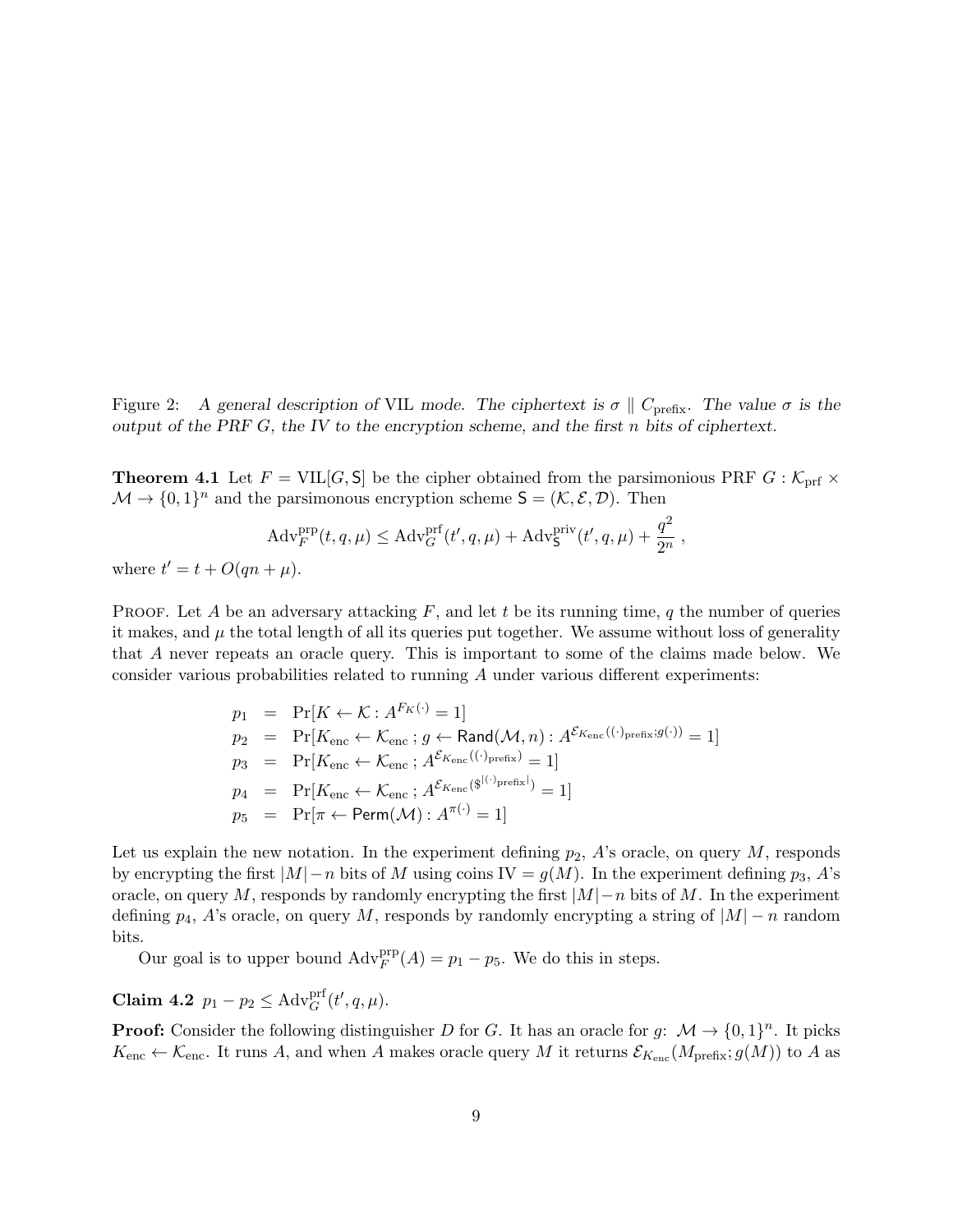the answer (where  $M_{\text{prefix}}$  is the first  $|M| - n$  bits of M.) Finally D outputs whatever A outputs. Then

$$
Pr[K_{\text{prf}} \leftarrow \mathcal{K}_{\text{prf}} : D^{G_{K_{\text{prf}}}(\cdot)} = 1] = p_1
$$
  

$$
Pr[g \leftarrow \text{Rand}(\mathcal{M}, n) : D^{g(\cdot)} = 1] = p_2
$$

So  $\text{Adv}_{G}^{\text{prf}}(D) = p_1 - p_2$ . The claim follows.

Claim 4.3  $p_2 = p_3$ .

**Proof:** The only difference between the experiment underlying  $p_2$  and that underlying  $p_3$  is that in the former, the IV used for encryption is a random function of  $M$ , while in the latter it is chosen at random by the encryption algorithm. These are the same as long as all the oracle queries are different, which is what we assumed about A.

Claim 4.4  $p_3 - p_4 \leq \text{Adv}_{\mathsf{S}}^{\text{priv}}(t', q, \mu).$ 

**Proof:** Consider the following adversary B for S that is given an oracle  $\mathcal{O}$ . It runs A, and when A makes oracle query M it returns  $\mathcal{O}(M_{\text{prefix}})$  to A as the answer (where  $M_{\text{prefix}}$  is the first  $|M| - n$ bits of  $M$ ). Finally  $D$  outputs whatever  $A$  outputs. Then

$$
\Pr[K_{\text{enc}} \leftarrow \mathcal{K}_{\text{enc}} : B^{\mathcal{E}_{K_{\text{enc}}}(\cdot)} = 1] = p_3
$$
  

$$
\Pr[K_{\text{enc}} \leftarrow \mathcal{K}_{\text{enc}} : B^{\mathcal{E}_{K_{\text{enc}}}(\$^{|\cdot|})} = 1] = p_4.
$$

So  $\text{Adv}_{B}^{\text{priv}}(\mathsf{S}) = p_3 - p_4$ . The claim follows.

Claim 4.5  $p_4 - p_5 \leq q^2/2^n$ .

**Proof:** Let  $r = Pr[h \leftarrow \text{Rand}(\mathcal{M}) : A^{h(\cdot)} = 1]$ . We argue that  $p_4 - r \leq q^2/2^{n+1}$  and also  $r - p_5 \leq$  $q^2/2^{n+1}$ . The claim follows by the triangle inequality. It remains to prove the two subclaims.

The second subclaim, that  $r - p_5 \leq q^2/2^{n+1}$ , is of course clear; the statistical distance between a family of functions and a family of permutations is given by the collision probability under  $q$  queries. So consider the first subclaim, namely  $p_4 - r \leq q^2/2^{n+1}$ . This is true because the encryption scheme is parsimonious. The IV is chosen at random, and for each fixed IV, the map  $\mathcal{E}_{K_{\text{enc}}}((\cdot)_{\text{prefix}}; \text{IV})$  is a permutation on M. Thus,  $p_4 - r$  is the statistical distance between a family of permutations on M and a family of random functions on M, which is again  $q^2/2^{n+1}$  because all strings in M have length at least n. I

Given these claims, we can complete the proof of the theorem by noting that

$$
Adv_F^{\text{prp}}(A) = p_1 - p_5 = (p_1 - p_2) + (p_2 - p_3) + (p_3 - p_4) + (p_4 - p_5).
$$

# 5 Comments and Open Problems

Our security bound for VIL mode enciphering degrades with  $q^2$ , as do the bounds for other common modes of operation. It would be interesting to find a method and analysis which had better quantitative security.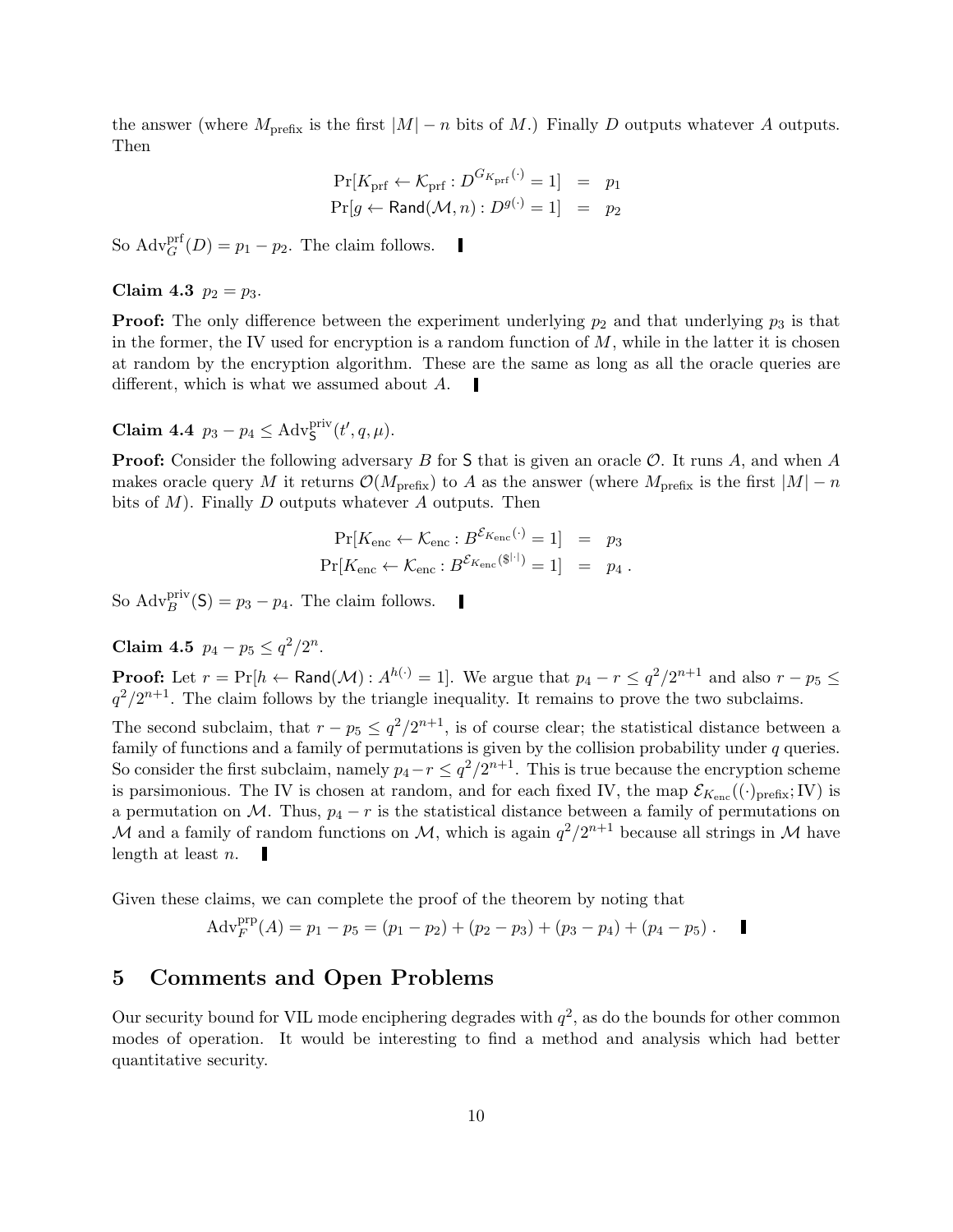It would be desirable to have a good constructions for a super variable-input-length cipher (again, starting with a block cipher). Following  $[10]$ , a super pseudorandom cipher F is one for which no reasonable adversary can do well at distinguishing a pair of oracles  $(F_K(\cdot), F_K^{-1}(\cdot))$ , for a random  $K \in \mathcal{K}$ , from a pair of oracles  $(\pi(\cdot), \pi^{-1}(\cdot))$ , for a random permutation  $\pi(\cdot)$ . This question has been investigated by Bleichenbacher and Desai, who point out that our VIL construction is not a super variable-input-length cipher, and they propose a construction for such a cipher [5].

We have focussed on the case in which the message length is at least the blocklength  $n$  of the underlying block cipher. For shorter messages of even length  $2\ell$  one can proceed as follows. First map the underlying enciphering key K into subkeys  $(K_{\text{enc}}, K_{\text{prf}}, K_1, K_2, \ldots, K_\ell)$  using standard key-separation techniques. Now when  $|M| \geq n$ , proceed according to VIL mode, using keys  $K_{\text{enc}}$ and  $K_{\text{prf}}$ . But when  $|M| < n$  encipher M using an r-round Feistel network, keying the blockcipher-derived round function by  $K_{|M|/2}$ . We point out that while such an approach may work well in practice, the bounds one gets following [10] and its follow-on work will be very weak for our purposes, since these bounds degrade as the blocklength shrinks and we are here imagining a blocklength of just a few bits. Thus enciphering very short messages in a provably-good way remains open.

When this paper was presented at FSE '99, Mike Matyas described an alternative construction to encipher a message M: first, CBC-encrypt M (with zero IV) to get a ciphertext  $N$ ; and then, to generate the ciphertext  $C$ , CBC-encrypt  $N$ , but starting from the its last black and working back towards the first block. A similar scheme is given in [8]. Ciphertext stealing can be used to handle inputs of length not a multiple of the blocklength. This sort of "forward-then-backwards" CBC sounds like an elegant approach, and it would be interesting to know if some version of it can be proven secure.

# Acknowledgments

Many thanks to the anonymous reviewers of FSE'99, whose comments significantly improved our presentation. And thanks to Stefan Lucks and Ron Rivest for their comments on an earlier version of this work.

Mihir Bellare was supported by NSF CAREER Award CCR-9624439 and a Packard Foundation Fellowship in Science and Engineering. Phillip Rogaway was supported by NSF CAREER Award CCR-962540, and MICRO grants 97-150 and 98-129, funded by RSA Data Security, Inc., and ORINCON Corporation. Much of Phil's work on this paper was carried out while on sabbatical at Chiang Mai University, Thailand, hosted by the Computer Service Center, under Prof. Krisorn Jittorntrum and Prof. Darunee Smawatakul.

# References

- [1] R. Anderson and E. Biham, "Two practical and provably secure block ciphers: BEAR and LION." Proceedings of the 3rd Fast Software Encryption Workshop, Lecture Notes in Computer Science Vol. 1039, Springer-Verlag, 1996.
- [2] M. Bellare and P. Rogaway, "Block cipher mode of operation for secure, length-preserving encryption." US Patent #5,673,319, September 30, 1997. Filed February 6, 1995.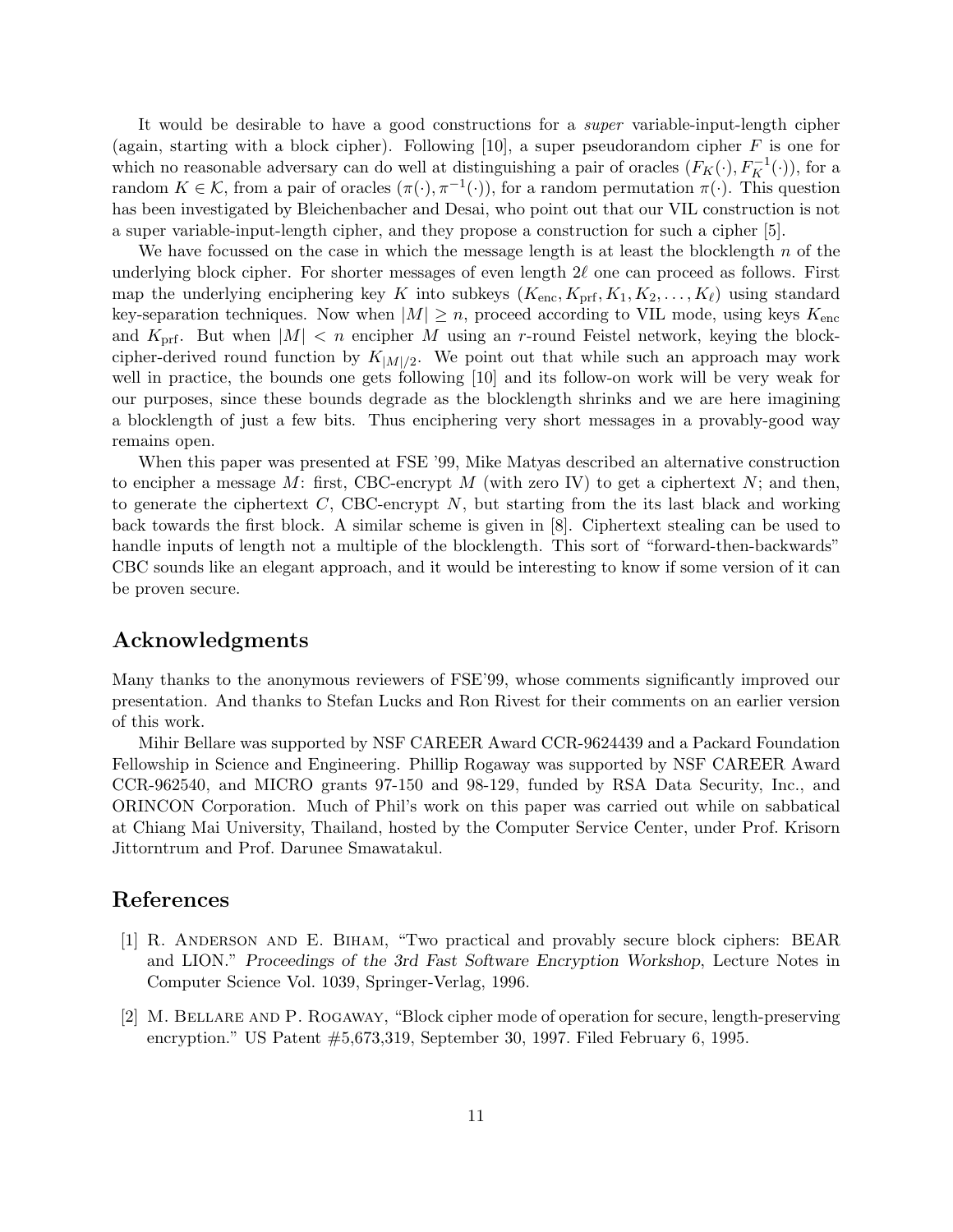- [3] M. Bellare, A. Desai, E. Jokipii and P. Rogaway, "A concrete security treatment of symmetric encryption." Proceedings of the 38th Symposium on Foundations of Computer Science, IEEE, 1997.
- [4] M. Bellare, J. Kilian and P. Rogaway, "The security of cipher block chaining." Advances in Cryptology – CRYPTO '94, Lecture Notes in Computer Science Vol. 839, Y. Desmedt ed., Springer-Verlag, 1994.
- [5] D. Bleichenbacher and A. Desai, "A construction of a super-pseudorandom cipher." Manuscript, February 1999.
- [6] O. Goldreich, S. Goldwasser and S. Micali, "How to construct random functions." Journal of the ACM, Vol. 33, No. 4, 210–217, 1986.
- [7] S. GOLDWASSER AND S. MICALI, "Probabilistic encryption." Journal of Computer and System Sciences Vol. 28, 270-299, April 1984.
- [8] R. Housley, "Cryptographic message syntax." S/MIME Working Group of the IETF, Internet Draft draft-ietf-smime-cms-12.txt. March 1999.
- [9] ISO/IEC 9797, "Information technology Security techniques Data integrity mechanism using a cryptographic check function employing a block cipher algorithm," International Organization for Standardization, Geneva, Switzerland, 1994 (second edition).
- [10] M. LUBY AND C. RACKOFF, "How to construct pseudorandom permutations from pseudorandom functions." SIAM J. Computing, Vol. 17, No. 2, April 1988.
- [11] S. Lucks, "Faster Luby-Rackoff ciphers." Proceedings of the 3rd Fast Software Encryption Workshop, Lecture Notes in Computer Science Vol. 1039, Springer-Verlag, 1996.
- [12] U. MAURER, "A simplified and generalized treatment of Luby-Rackoff pseudorandom permutation generators." Advances in Cryptology – EUROCRYPT '92, Lecture Notes in Computer Science Vol. 658, R. Rueppel ed., Springer-Verlag, 1992, pp. 239–255.
- [13] C. Meyer and M. Matyas, Cryptography: A New Dimension in Data Security. John Wiley & Sons, New York, 1982.
- [14] S. MICALI, C. RACKOFF AND R. SLOAN, "The notion of security for probabilistic cryptosystems." SIAM J. Computing, Vol. 17, No. 2, April 1988.
- [15] M. NAOR AND O. REINGOLD, "On the construction of pseudorandom permutations: Luby-Rackoff revisited." Proceedings of the 29th Annual Symposium on the Theory of Computing, ACM, 1997.
- [16] National Bureau of Standards, FIPS PUB 46, "Data encryption standard." U.S. Department of Commerce, January 1977.
- [17] National Bureau of Standards, FIPS PUB 81, "DES modes of operation." U.S. Department of Commerce, December 1980.